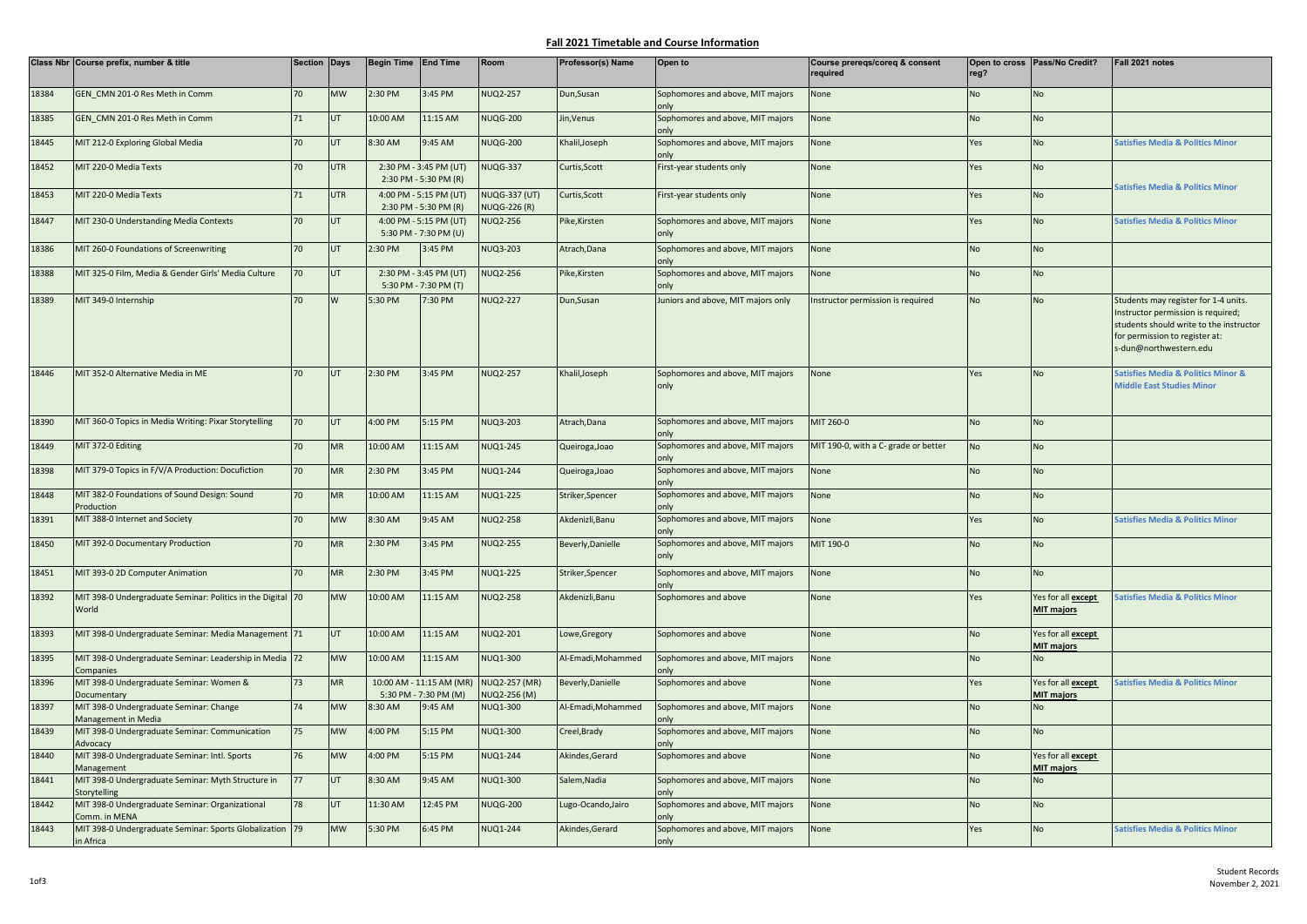## **Fall 2021 Timetable and Course Information**

|                | Class Nbr Course prefix, number & title                                            | Section Days    |                 | Begin Time End Time |                                                                                                  | Room                               | Professor(s) Name                  | Open to                                                                  | Course prereqs/coreq & consent<br>required     | reg?                      | Open to cross Pass/No Credit? | Fall 2021 notes                                                                                                               |
|----------------|------------------------------------------------------------------------------------|-----------------|-----------------|---------------------|--------------------------------------------------------------------------------------------------|------------------------------------|------------------------------------|--------------------------------------------------------------------------|------------------------------------------------|---------------------------|-------------------------------|-------------------------------------------------------------------------------------------------------------------------------|
| 18400          | GEN CMN 202-0 News and Numbers                                                     | 70              | UT              | 2:30 PM             | 3:45 PM                                                                                          | <b>NUQG-200</b>                    | Lugo-Ocando, Jairo                 | Sophomores and above, Journalism<br>najors only                          | None                                           | No                        | <b>No</b>                     |                                                                                                                               |
| 18463          | JOUR 101-0 Introduction to Journalism                                              | 70              | UT              | 4:00 PM             | 5:15 PM                                                                                          | <b>NUQ3-216</b>                    | Brown, Marci                       | ABP students only                                                        | None                                           | Yes, ABP<br>students only | <b>No</b>                     |                                                                                                                               |
| 18403          | JOUR 201-0 Journalistic Storytelling                                               | 71              | UT              | 10:00 AM            | 11:15 AM                                                                                         | NUQ1-300                           | Abusharif, Abraham                 | Journalism majors, sophomores only                                       | <b>JOUR 202-0</b>                              | No                        | <b>No</b>                     |                                                                                                                               |
| 18404          | JOUR 201-0 Journalistic Storytelling                                               | 72              | UT              | 10:00 AM            | 11:15 AM                                                                                         | <b>NUQ1-245</b>                    | Dunsky, Marda                      | Journalism majors, sophomores only                                       | <b>JOUR 202-0</b>                              | No                        | <b>No</b>                     |                                                                                                                               |
| 18438          | JOUR 202-0 Journalism in Digital World                                             | 70              | <b>MW</b>       | 2:30 PM             | 3:45 PM                                                                                          | <b>NUQG-225</b>                    | Borges-Rey, Eddy                   | First-year students only                                                 | None                                           | No                        | <b>No</b>                     |                                                                                                                               |
| 18456          | JOUR 318-0 Mobile Journalism (MoJo)                                                | 70              | <b>MW</b>       | 8:30 AM             | 9:45 AM                                                                                          | <b>NUQ2-255</b>                    | Borges-Rey, Eddy                   | Sophomores and above                                                     | None                                           | No                        | <b>No</b>                     |                                                                                                                               |
| 18405          | JOUR 321-0 Storytelling: Mag & Feat. Wrtg                                          | 70              | UT              | 11:30 AM            | 12:45 AM                                                                                         | NUQ1-300                           | Abusharif, Abraham                 | Juniors and above, Journalism majors<br>onlv                             | JOUR 301-0 OR JOUR 301-1 with a C or<br>better | No                        | <b>No</b>                     |                                                                                                                               |
| 18406          | JOUR 324-0 Video Producing: Broadcast/Web                                          | 70              | UT              |                     | 2:30 PM - 3:45 PM (U)<br>4:00 PM - 5:15 PM (U)<br>2:30 PM - 3:45 PM (T)<br>4:00 PM - 5:15 PM (T) | <b>NUQ2-200</b><br><b>NUQ2-201</b> | Berg, Miriam                       | Juniors and above                                                        | None                                           | Yes                       | No                            | This course carries 2.00 NU-Q units<br>The class meets twice on Sunday &<br>twice on Tuesday                                  |
| 18454          | JOUR 370-0 Media Law & Ethics                                                      | 70 <sub>2</sub> | <b>MW</b>       | 2:30 PM             | 3:45 PM                                                                                          | <b>NUQG-337</b>                    | Lamay, Craig                       | Juniors and above                                                        | None                                           | Yes                       | <b>No</b>                     | <b>Satisfies Media &amp; Politics Minor</b><br>Priority to Journalism students who will<br>be on residency in the spring      |
| 18455          | JOUR 370-0 Media Law & Ethics                                                      | 71              | <b>MW</b>       | 4:00 PM             | 5:15 PM                                                                                          | <b>NUQG-337</b>                    | Lamay, Craig                       | Juniors and above                                                        | None                                           | Yes                       | <b>No</b>                     | <b>Satisfies Media &amp; Politics Minor</b><br>Priority to Journalism students who will<br>be on residency in the spring      |
| 18407          | JOUR 390-0 Special Topics: Gender and the Media                                    | 70              |                 | 2:30 PM             | 5:00 PM                                                                                          | <b>NUQG-200</b>                    | Rajakumar, Mohana                  | Sophomores and above                                                     | <b>None</b>                                    | Yes                       | <b>No</b>                     |                                                                                                                               |
| 18408          | JOUR 390-0 Special Topics: Cultural and Media Magazine 71                          |                 | <b>MW</b>       | 5:30 PM             | 6:45 PM                                                                                          | <b>NUQ1-223</b>                    | Haddad, Reem                       | Juniors and above                                                        | None                                           | <b>No</b>                 | <b>No</b>                     |                                                                                                                               |
| 20157          | JOUR 390-0 Special Topics: Journalism of Empathy                                   | 72              |                 | 5:30 PM             | 8:00 PM                                                                                          | <b>NUQ2-257</b>                    | Dunsky, Marda                      | Sophomores and above                                                     | None                                           | Yes                       | <b>No</b>                     |                                                                                                                               |
| 18409          | STRATCOM 303-0 Introduction to Strategic Comm                                      | 70              | <b>MW</b>       | 2:30 PM             | 3:45 PM                                                                                          | NUQ1-300                           | Allagui, Ilhem                     | Sophomores and above                                                     | None                                           | No                        | <b>No</b>                     | <b>Satisfies Strategic Communication</b><br>ertificate                                                                        |
| 18411          | STRATCOM 305-0 Corporate Storytelling                                              | 70              |                 | 8:30 AM             | 11:00 AM                                                                                         | <b>NUQ1-223</b>                    | Anghelcev, George                  | Sophomores and above                                                     | STRATCOM 303-0                                 | No                        | <b>No</b>                     | <b>Satisfies Strategic Communication</b><br>ertificate                                                                        |
| 18412          | STRATCOM 305-0 Corporate Storytelling                                              | 71              |                 | 2:30 PM             | 5:00 PM                                                                                          | <b>NUQ2-257</b>                    | Anghelcev, George                  | Sophomores and above                                                     | STRATCOM 303-0                                 | No                        | <b>No</b>                     | <b>Satisfies Strategic Communication</b><br>ertificate                                                                        |
| 18410          | STRATCOM 307-0 Digit, Soc & Mobile Marketing                                       | 70              | <b>MW</b>       | 10:00 AM            | 11:15 AM                                                                                         | <b>NUQG-200</b>                    | Perazzo, Stefano                   | Sophomores and above                                                     | STRATCOM 303-0                                 | No                        | <b>No</b>                     | <b>Satisfies Strategic Communication</b><br>ertificate                                                                        |
| 20177          | Anthro 242-0 Anthro Special Topics: Intro to Media<br>Anthropology                 | 70              |                 | 11:30 AM            | 12:45 PM                                                                                         | NUQ2-257                           | Celikkol, Yasemin                  | First-year students and sophomores                                       | <b>None</b>                                    | es                        | Yes                           | Class may appear as open but some<br>seats are reserved for first-year students                                               |
| 18458          | ECON 387-0 Topics in Economics: Personal-Entrepreneur 70<br>Finance                |                 | <b>MW</b>       | 5:30 PM             | 6:45 PM                                                                                          | <b>NUQG-200</b>                    | Bandi, Giovanni<br>Rabbani, Tamer  | Juniors and above                                                        | <b>None</b>                                    | Yes                       | Yes                           |                                                                                                                               |
| 18413          | <b>ENGLISH 103-1 First-Year Writing</b>                                            | 70              | TR.             | 8:30 AM             | 9:45 AM                                                                                          | <b>NUQ2-254</b>                    | Telafici, Michael                  | First-year students only                                                 | <b>None</b>                                    | <b>No</b>                 | <b>No</b>                     |                                                                                                                               |
| 18415          | <b>ENGLISH 103-1 First-Year Writing</b>                                            | 72              | TR.             | 11:30 AM            | 12:45 PM                                                                                         | <b>NUQ3-216</b>                    | Wilson, Kelly                      | <b>First-year students only</b>                                          | <b>None</b>                                    | <b>No</b>                 | <b>No</b>                     |                                                                                                                               |
| 18416          | <b>ENGLISH 103-1 First-Year Writing</b>                                            | 73              | <b>MW</b>       | 5:30 PM             | 6:45 PM                                                                                          | <b>NUQ1-302</b>                    | Laduke, Aaron                      | First-year students only                                                 | <b>None</b>                                    | <b>No</b>                 | <b>No</b>                     |                                                                                                                               |
| 18417          | <b>ENGLISH 103-1 First-Year Writing</b>                                            | 74              | IT              | 8:30 AM             | 9:45 AM                                                                                          | <b>NUQ2-257</b>                    | Meekings, Sam                      | First-year students only                                                 | <b>None</b>                                    | <b>No</b>                 | <b>No</b>                     |                                                                                                                               |
| 18418          | <b>ENGLISH 103-1 First-Year Writing</b>                                            | 75              | MW<br><b>MW</b> | 10:00 AM            | 11:15 AM                                                                                         | <b>NUQ1-302</b>                    | Lombard, Maria                     | First-year students only                                                 | None                                           | No                        | <b>No</b>                     |                                                                                                                               |
| 18419          | <b>ENGLISH 103-1 First-Year Writing</b><br><b>ENGLISH 103-1 First-Year Writing</b> | 76<br>77        | TR.             | 4:00 PM<br>10:00 AM | 5:15 PM<br>11:15 AM                                                                              | <b>NUQ3-216</b><br><b>NUQ2-258</b> | Wilson, Kelly                      | First-year students only<br>First-year students only                     | None<br>None                                   | No<br>VO.                 | <b>No</b>                     |                                                                                                                               |
| 18420<br>18435 | <b>ENGLISH 103-1 First-Year Writing</b>                                            | 78              | <b>MW</b>       | $3:30$ AM           | 9:45 AM                                                                                          | <b>NUQ2-257</b>                    | Telafici, Michael<br>Hodapp, James | <b>First-year students only</b>                                          | <b>None</b>                                    | No                        | <b>No</b><br><b>No</b>        |                                                                                                                               |
| 18421          | ENGLISH 242-0 Topics in Literature: Survey of American                             | 170             | MW              | 4:00 PM             | 5:15 PM                                                                                          | <b>NUQ1-302</b>                    | Laduke, Aaron                      | First-year students, sophomores and                                      | <b>None</b>                                    | Yes                       | Yes                           | Class may appear as open but some                                                                                             |
|                | Lit.                                                                               |                 |                 |                     |                                                                                                  |                                    |                                    | <b>ABP Dual Enrolled students</b>                                        |                                                |                           |                               | seats are reserved for first-year students                                                                                    |
| 18459          | <b>ENGLISH 379-0 Special Topics: Memoir</b>                                        | 70              | IT              | 10:00 AM            | 11:15 AM                                                                                         | <b>NUQ2-257</b>                    | Meekings, Sam                      | luniors and above                                                        | <b>None</b>                                    | Yes                       | Yes                           |                                                                                                                               |
| 18460          | <b>ENGLISH 379-0 Special Topics: Graphic Novels</b>                                | 71              | <b>MW</b>       | 11:30 AM            | 12:45 PM                                                                                         | <b>NUQ2-255</b>                    | Hodapp, James                      | uniors and above                                                         | None                                           | Yes                       | Yes                           | <b>Satisfies Middle East Studies Minor</b>                                                                                    |
| 18424          | HISTORY 242-0 Topics in History: Understanding Hist.<br><b>Sources</b>             | 70              | <b>MW</b>       | 10:00 AM            | 11:15 AM                                                                                         | <b>NUQ1-244</b>                    | Sparshott, Christopher             | First-year students, sophomores and<br><b>ABP Dual Enrolled students</b> | <b>None</b>                                    | es                        | Yes                           | Class may appear as open but some<br>seats are reserved for first-year students                                               |
| 18436          | HISTORY 242-0 Topics in History: History of Medieval<br><b>Muslim Emp</b>          | 71              | <b>MW</b>       | 5:30 PM             | 6:45 PM                                                                                          | <b>NUQ2-201</b>                    | Wright, Zachary                    | First-year students, sophomores and<br><b>ABP Dual Enrolled students</b> | <b>None</b>                                    | Yes                       | Yes                           | <b>Satisfies Middle East Studies Minor</b><br>Class may appear as open but some<br>seats are reserved for first-year students |
| 18461          | HISTORY 387-0 History Adv Special Topics: Popular<br><b>American Culture</b>       | 70              | UT              | 10:00 AM            | 11:15 AM                                                                                         | <b>NUQ2-255</b>                    | Sparshott, Christopher             | Juniors and above                                                        | <b>None</b>                                    | Yes                       | Yes                           |                                                                                                                               |